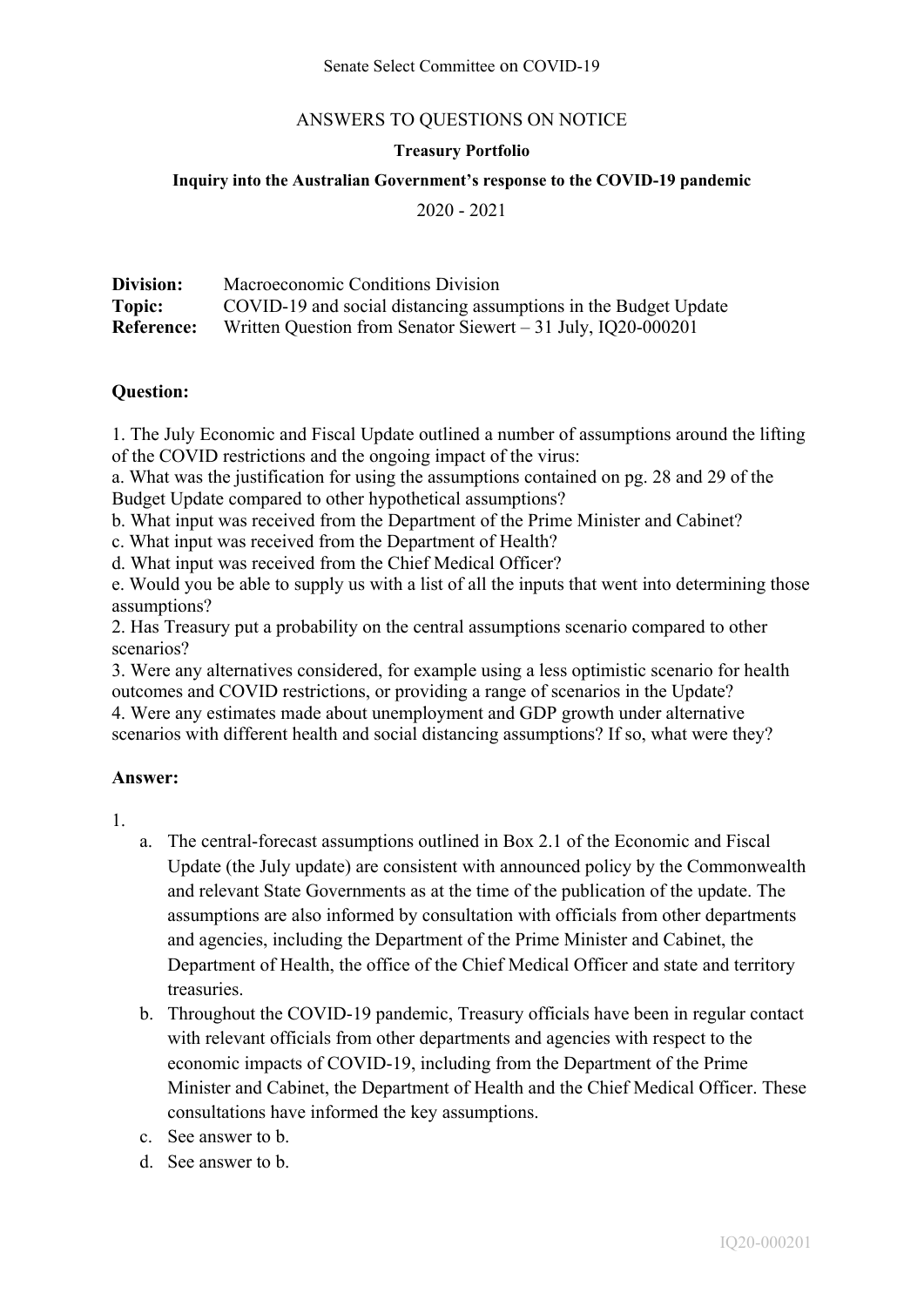- e. The central-forecast assumptions reflect announced policies by the Commonwealth and relevant State Governments, and are also informed by consultation with officials in other departments and agencies, including the Department of the Prime Minister and Cabinet, the Department of Health, the Chief Medical Officer and state and territory treasuries.
- 2. No.
- 3. The July update contains estimates of the effect on GDP if health restrictions were reintroduced. The July update outlined that, if restrictions similar to those in place from late-March to mid-May were reintroduced across Australia in response to a second-wave of infections, that this would likely cost the economy at least \$2 billion per week compared to where we may have been without a second wave of infections.
- 4. See answer to 3.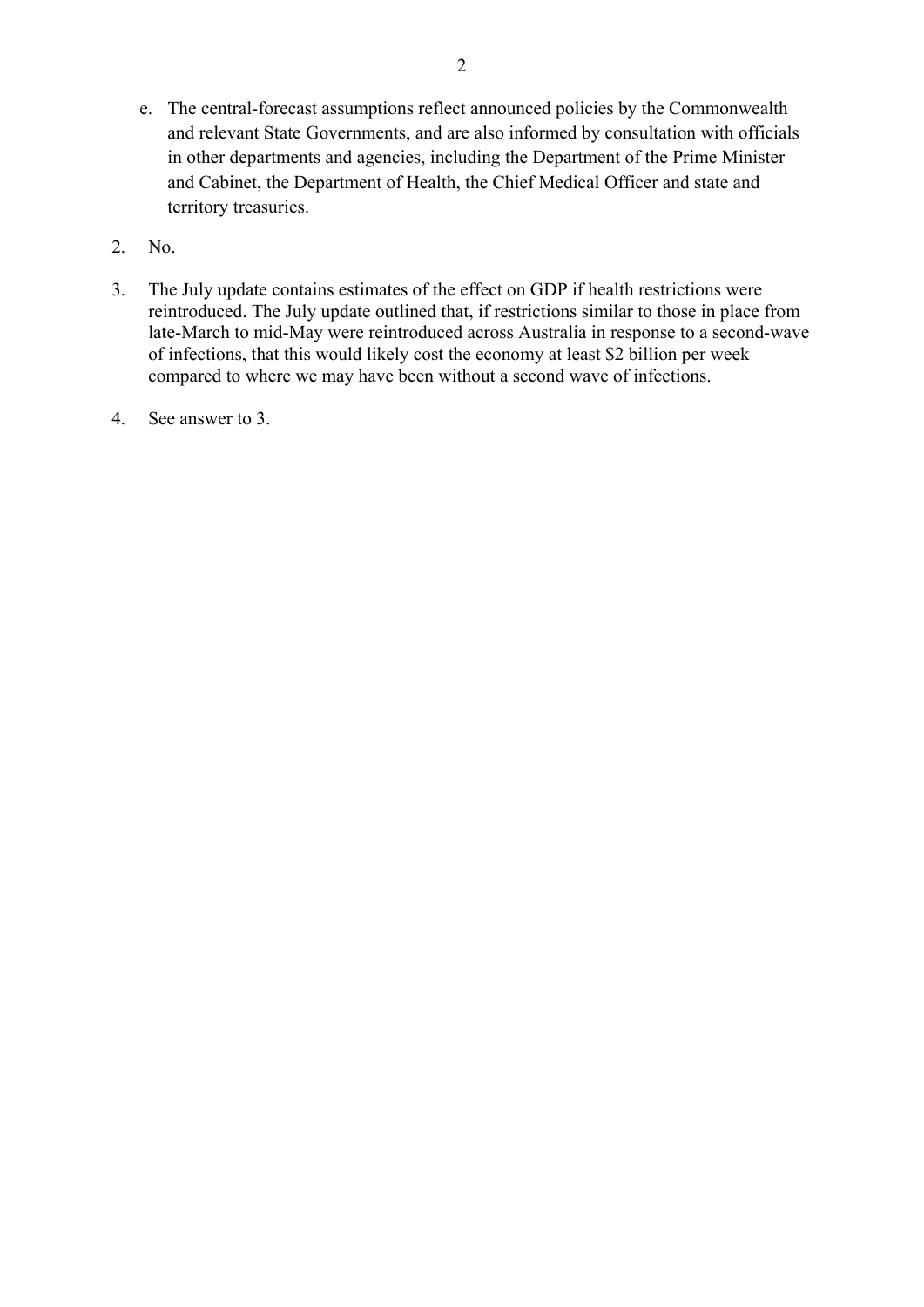### **Treasury Portfolio**

## **Inquiry into the Australian Government's response to the COVID-19 pandemic**

2020 - 2021

| Division:         | Individuals and Indirect Tax Division                         |
|-------------------|---------------------------------------------------------------|
| Topic:            | Distributional impact of personal income tax cuts             |
| <b>Reference:</b> | Written Question from Senator Siewert $-31$ July, IQ20-000202 |

#### **Question:**

1. Can I confirm with you that, as currently legislated, the low and middle income tax offset (LMITO) is to be phased out at the end of the 2021-22 financial year? a. Can you please provide a table of the impact of the LMITO on total tax paid by \$10000

taxable income increments from \$0 per annum to \$200,000 per annum for the 2021-22 financial year?

2. And can I confirm with you that from July 2022, the top threshold of the 19% tax bracket moves from \$37,000 to \$45,000, the top threshold of the 32.5% tax bracket moves from \$90,000 to \$120,000 and the low income tax offset (LITO) increases from \$445 to \$700? . Can you please provide a table of the impact of these changes on total tax paid by \$10000 taxable income increments from \$0 per annum to \$200,000 per annum for the 2022-23 year?

3. What total percent of the net change of the transition from Stage 1 in 21-22 to Stage 2 in 22-23, in terms of impact on the fiscal balance, is driven by decreased tax revenue from taxpayers earning over \$90,000 per annum?

4. Please provide any evidence Treasury has about the propensity to spend and save for income earners over \$90,000 compared to those below \$90,000 per annum?

5. What work has Treasury undertaken to analyse the fiscal, stimulatory or distributional impact of bringing forward the Stage 2 tax cuts to 2021-22 or 2020-21? . What assumptions, if any, were made about the early phase out of the LMITO or overlap of the LMITO with Stage 2?

#### **Answer:**

1. Yes. See response to question 3.

2. Yes. See response to question 3.

3. Detailed distributional information and the financial impacts of the 2018-19 Personal Income Tax plan over the then forward estimates and medium-term was tabled by the previous Treasury Secretary as part of the opening statements for the 2018-19 Budget Senate: http://treasury.gov.au/sites/default/files/2019-03/Senate-Estimates-May-2018-Attachment-1.pdf.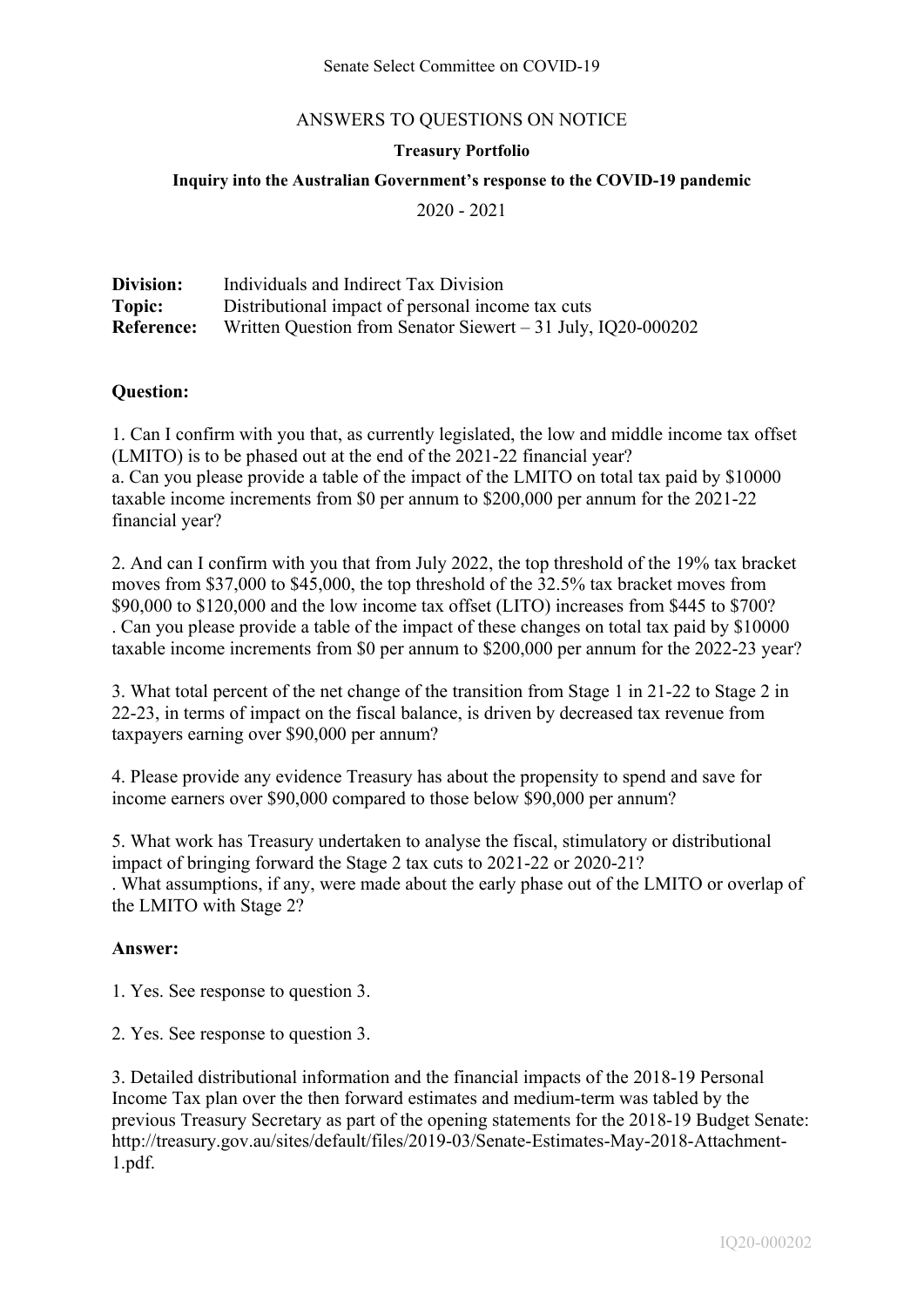Further information on the plans announced in the 2019-20 Budget and the 2018-19 Budget can also be found in the documents below:

- https://budget.gov.au/2019-20/content/download/taxes.pdf
- https://www.aph.gov.au/~/media/Estimates/economics/bud1920/AddInfo\_1.pdf?la=en

4. Please refer to response 191.

5. Treasury routinely provides advice to its portfolio ministers, including in respect of economic conditions, fiscal measures and the potential impacts of different policies. Providing further information about this advice would disclose the deliberations of Cabinet.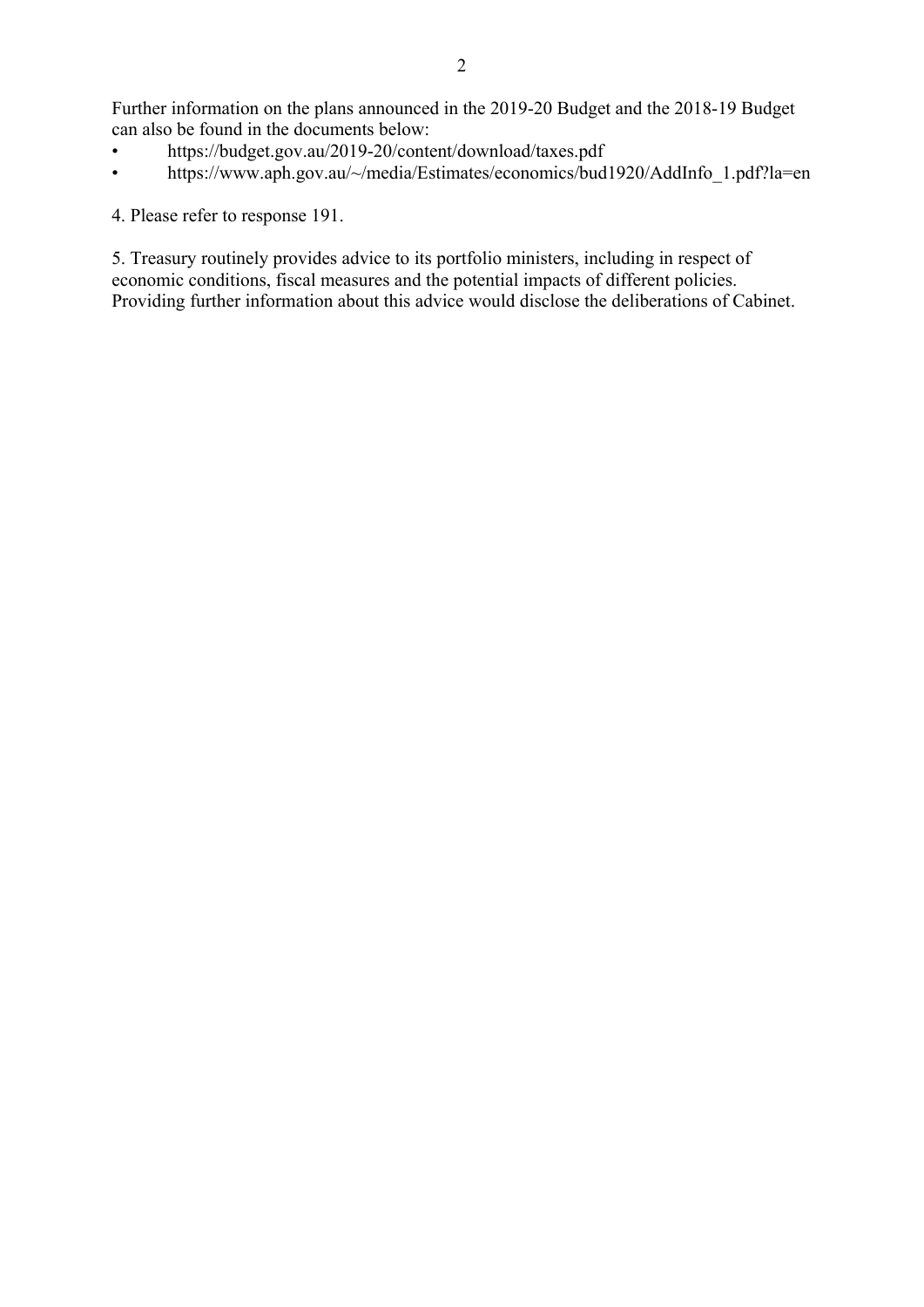### **Treasury Portfolio**

## **Inquiry into the Australian Government's response to the COVID-19 pandemic**

2020 - 2021

| Division: | Macroeconomic Conditions Division                                              |
|-----------|--------------------------------------------------------------------------------|
| Topic:    | Infrastructure and Debt                                                        |
|           | <b>Reference:</b> Written Question from Senator Siewert – 31 July, IQ20-000203 |

### **Question:**

Government spending on infrastructure and services (Public Final Demand) is one of the few indicators in the Economic and Fiscal Update not going backwards this financial year. 1. What impact is this spending forecast to have on the economy? Is it a positive impact or negative impact?

2. In relation to a hypothetical further increase in government infrastructure spending above that forecast in the Update: would this have a positive or negative effect on GDP? Has there been any alternative scenario modelling undertaken?

#### **Answer:**

1. New public final demand is forecast to increase by 4½ per cent in 2020-21, providing support to the economy through a range of channels, including spending on the National Disability Insurance Scheme, transport infrastructure, healthcare and other essential services. This positive impact is expected to contribute around 1 percentage point to economic growth in 2020-21.

2. An additional increase in new public infrastructure spending would be expected to have a positive effect on GDP, although it is broadly recognised that public investment can, in some instances, crowd out private investment. The net impact on economic growth will therefore depend on the extent of any crowding-out effect, but this effect is not expected to be large in the current environment.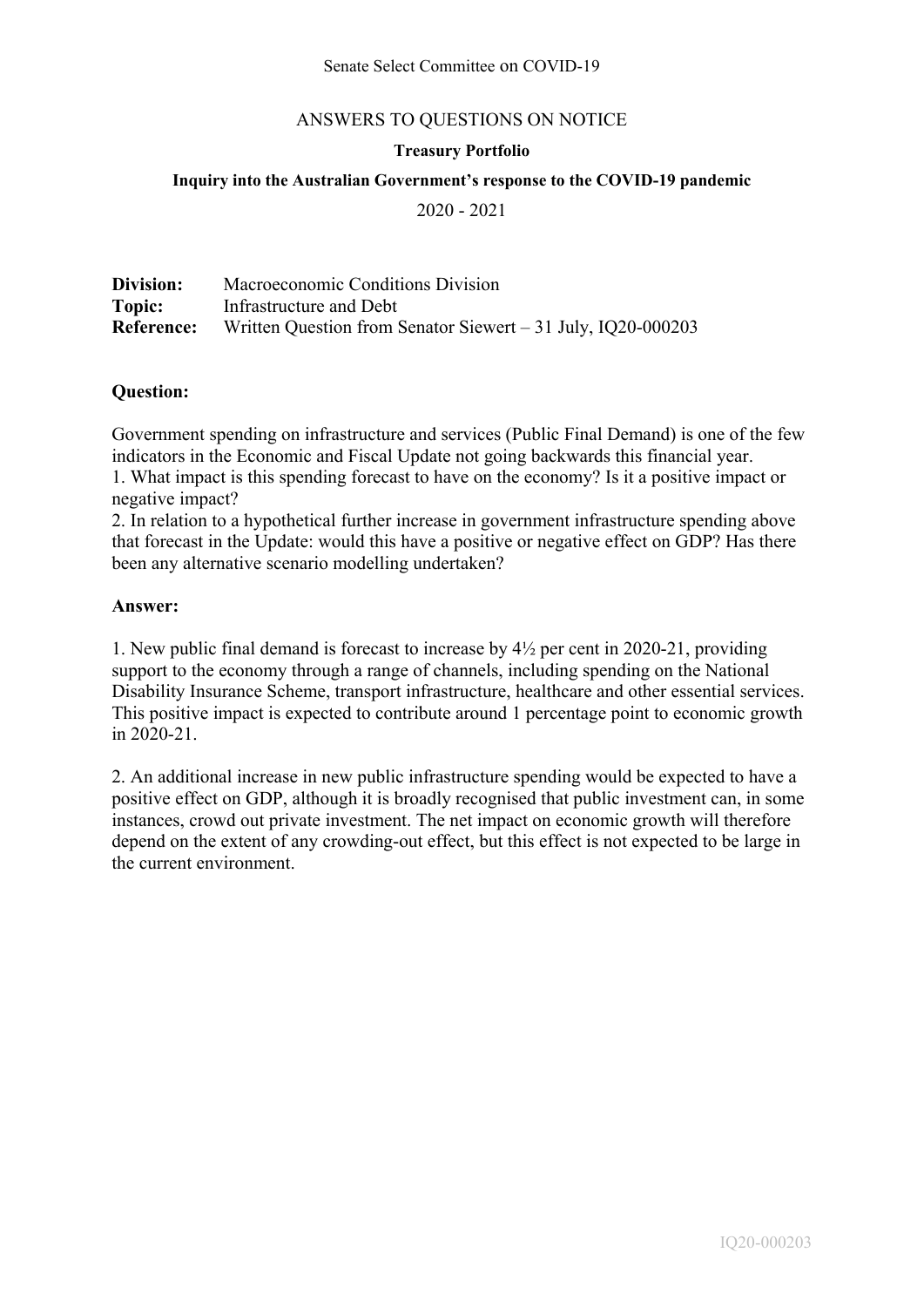### **Treasury Portfolio**

## **Inquiry into the Australian Government's response to the COVID-19 pandemic**

2020 - 2021

| Division:         | JobKeeper Division                                            |
|-------------------|---------------------------------------------------------------|
| Topic:            | JobKeeper                                                     |
| <b>Reference:</b> | Written Question from Senator Siewert $-31$ July, IQ20-000205 |

### **Question:**

1. What modelling was done to arrive at the predictions that:

a. From Sept - Jan 1.4 million workers (of the current 3.5 million) will remain on JobKeeper with 175,000 of them on the lower tier of \$750 p/fn.

b. From Jan - March 1 million workers (of the 1.4 million workers in the Dec quarter) will remain on JobKeeper with 125,000 of them on the lower tier of \$650 p/fn.

#### **Answer:**

These estimates have been updated since the publication of the July Economic and Fiscal Update. The Prime Minister and Treasurer released updated estimates on 7 August 2020, which include:

- Around 4 million JobKeeper recipients by the end of the September quarter 2020.
- Around 2.24 million recipients in the December quarter 2020.
- Around 1.75 million recipients in the March quarter 2021.

These estimates are based on the latest health and economic outlook, as well as experience with the JobKeeper program to date. The projected flows to the two payment tiers from 28 September 2020 are also informed by analysis of the ABS labour force statistics.